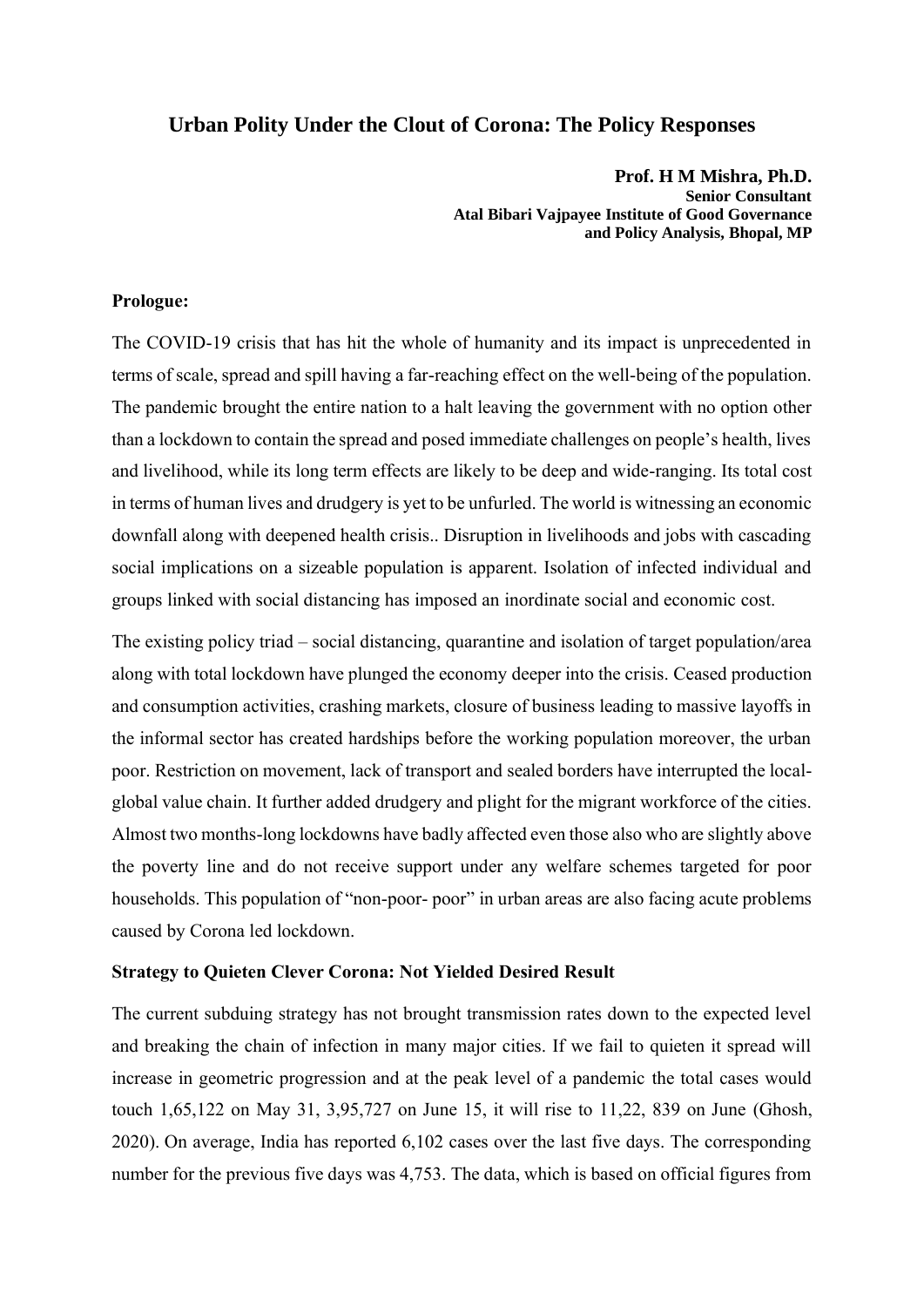states, shows that about a third of the total cases have been reported over the past week (HT, 2020). The Centre and State governments have been trying hard to check the spread of coronavirus by tracking, isolating and treating the infected persons, even then the gradual rise of the pandemic in cities is worrisome.

It appears that preparedness for caseload must be the highest priority at this time. The state must expand bed capacity, oxygen flow masks and tanks and ventilators (Eili Klein, 2020). It is a high time when government and private health care providers may take a call to provide health care access in most under-served areas. Data on access to health services and COVID-19 testing locations can help cities to pinpoint hotspots. For example, the Government of Delhi has prepared an online map indicating population density and health infrastructure available excluding Mohalla Clinics. This has enabled the government to visualize the problem and preparing a plan to solve it. This map also highlights which areas would benefit most from emergency clinics.

## **Urban Agglomerations: The Epi-centre of Coronavirus**

Global data provided by worldometer.com discloses that Coronavirus spread is largely mega and million+ cities centric. The deep impact of it has been largely felt in the larger urban agglomerations and most urbanised nations across the globe. The European countries like Italy (71%), Russia (73%), Germany (77.31%), France (80.44%), Spain (81%), United Kingdom (83%), have more than three fourth of their population residing in urban areas along with Brazil in South America (86%) and United States of America (82.26%). Among Asian countries, China and Turkey house 60 and 70 per cent urban population respectively in their urban spaces. Putting the infected population of these ten countries together (42,38,943) reveals that almost 66.03 % of Coronaviruses infected population of the world (64,19,294) reside here only as on the  $2<sup>nd</sup>$  of June 2020.

Indian story related to the magnitude of infection is not different from the world. As per coronavirus-India-update-state-wise-total-number-of-confirmed-cases-deaths as of  $2^{nd}$  of June 2020, the more urbanised states like Delhi (98 %), Tamil Nadu (48 %), Maharashtra (45 %) and Gujarat (43 %) have nearly 1,31,542 cases of infection which accounts for 66.2 per cent of of the total infected population cases (1,98,706) in the country. Desegregated data of larger cities of India mainly Mumbai and Delhi alone have about 31.62 per cent of all the cases in the country.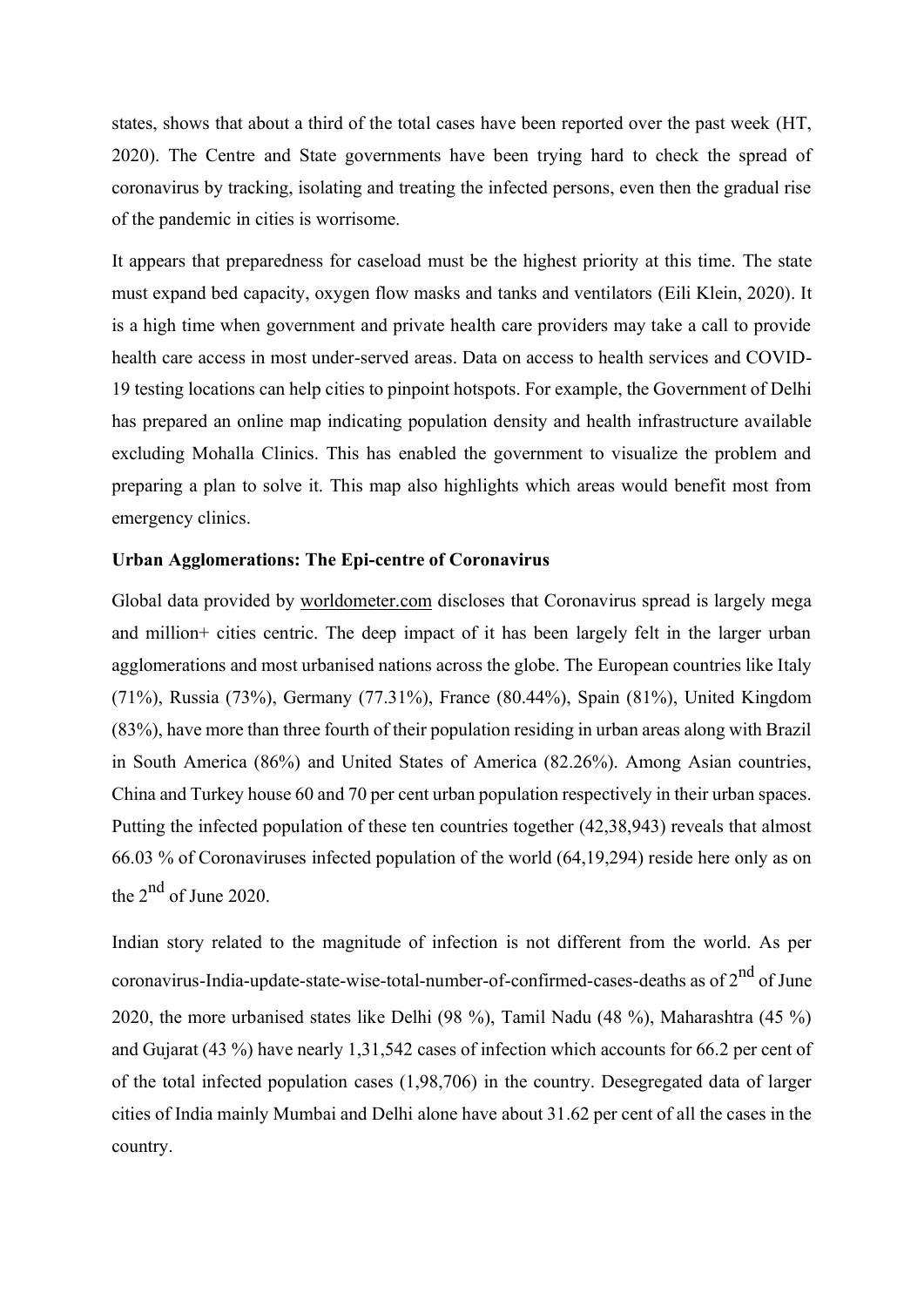The story of Madhya Pradesh is not different from the national. As of 2<sup>nd</sup> of June 2020, the Madhya Pradesh reported a total of 8283 Corona versus infected cases. Only three cities namely Bhopal (1641), Indore (3570) and Ujjain (680) have a total number of 5891 cases which accounts for 71.12 per cent of the total number of infected persons.

The concentration of infection in larger urban agglomeration maybe because of higher population density, lack of adequate sanitation and hygiene slum areas. Using common facilities like a water tap, toilets and urinal these areas demean the social distancing and isolation strategy to check virus spread. The pattern of settlement in these areas makes it impossible to maintain social distance. reported in the state.

#### **The Economic and Social Aftermath of Coronavirus**

COVID 19 has triggered the global economic recession. The global economy is likely to experience a historic decline in output in the second quarter of 2020. J.P. Morgan expects a double-digit contraction in global growth in the first half of the year, with GDP contractions through the second quarter or until the outbreak fades. India being no exception has also received the brunt of the blow. By all counts, the macroeconomic and financial conditions are grim. Two months-long lockdowns have a severe impact on domestic economic activities.

India's six most industrialised states having a larger contribution (60%) in the industrial output are either in red or orange zones. A collapse in demand across both urban and rural segments is evident. Private consumption, which accounts for about 60 per cent of domestic demand received a serious blow. Electricity and petroleum products consumption – indicators of day to day demand – have plunged into steep declines. A twofold blow in terms of losses of both demand and production has, in turn, taken its toll on fiscal revenues. The production of consumer durables fell by 33 per cent in March 2020, accompanied by a 16 per cent decline in the output of non-durables. Similar indications are reflected in surveys of the fast-moving consumer goods space. In the production sectors, industrial production shrank by close to 17 per cent in March 2020, with manufacturing activity down by 21 per cent. The output of core industries, which constitutes about 40 per cent of overall industrial production, contracted by 6.5 per cent. The manufacturing PMI for April recorded its sharpest deterioration to 27.4, spread across all sectors. The services PMI plunged to an all all-time low of 5.4 in April 2020. Uncertainties imposed by the COVID 19, GDP growth in 2020-21 is estimated to remain in negative territory (Das, 2020).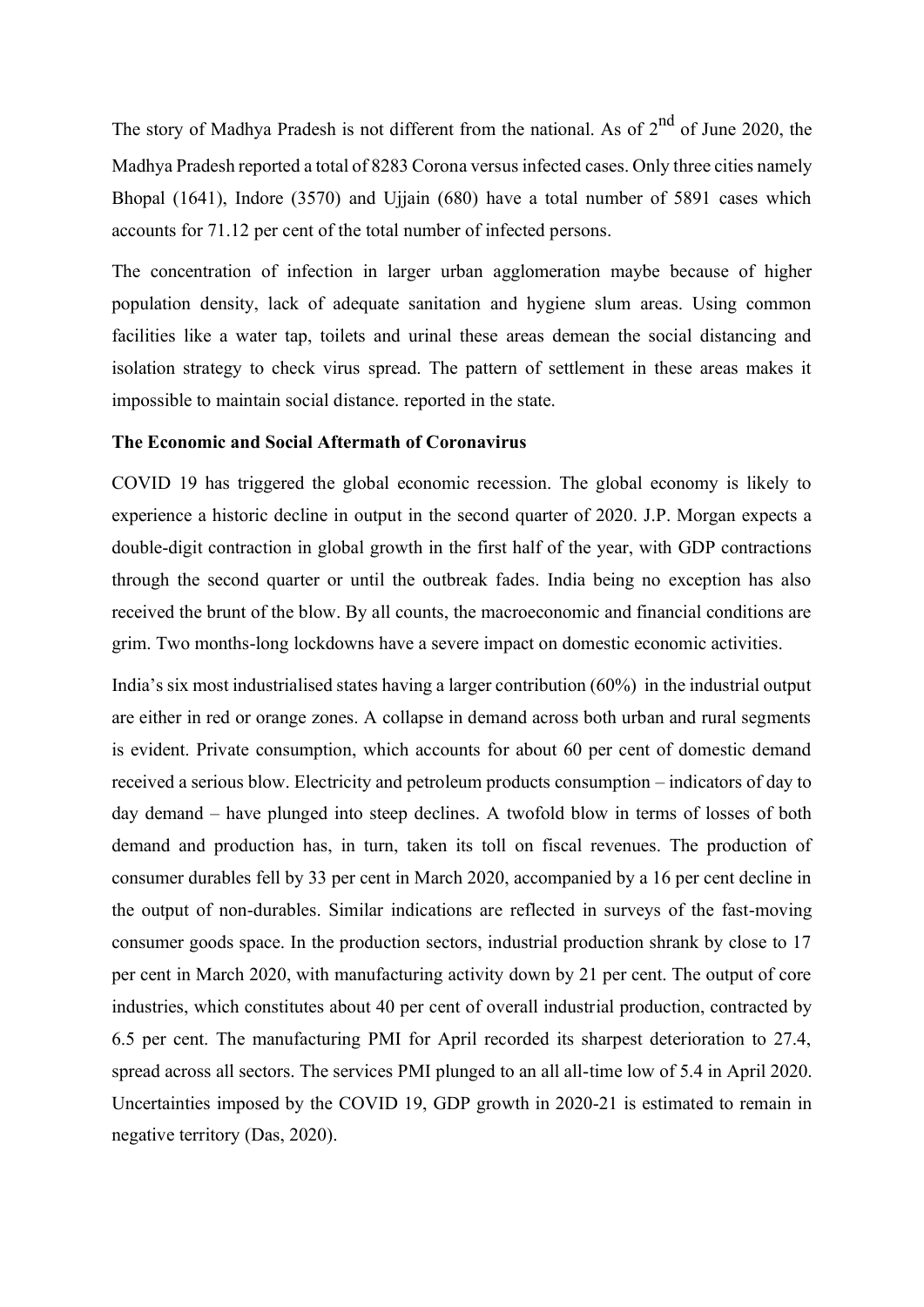Urban India facilitates radical changes in technology, innovation in the mode of production, the pattern of consumption and gluing product and services with the global market. All these provide ideal condition to macro-economic forces to grow. The total lockdown has created turmoil and impacted social and economic fabric as well stopped primary sector activities abruptly and put it in disarray. Slowed down economic activities in urban areas has effected rural economy as well in terms of loss of rural incomes which were accruing by migration and daily-wage labourers.

## **Measures to Combat the Impact of Coronavirus**

The Government of India announced policy measures to revive the economy. These policy announcements are largely production centric (agriculture, industry and MSMEs) and in the form of an economic booster to counteract the impact on individual, family and community. However, there is a need to broaden the existing policy response in light of the association between work and poverty. Varied aspects of "work and poverty", more specifically – social, economic and health must be analysed in the right based framework. Urban poor represents existing development dichotomy in urban areas. They act as a centripetal force in industry and service sector but urban design and other factors propel centrifugal forces and spill them over the fringe of the urban entitlement. With the relaxation in lockdown, industries are set for production but centripetal forces for production is missing. Urban areas have not cared enough for them and they were forced to leave urban centres. On-going reverse migration is now a new worry for the urban centre. The present scenario necessitates a detailed plan of action to protect the larger interest of the urban poor. This will prevent the breakdown of the larger economic system and the urban political economy. The present crisis requires non-conventional responses and to manage and capacitate the size of the economies to recover growth after the shock.

Distribution of free ration and direct transfers of benefits to the households by the government has made spending more efficient and may produce a larger aggregated impact on consumption. However, existing targeted schemes may not be optimal while the majority of the population are facing severe hardships. The national and state governments may have to scale up welfare programmes through Universal Basic Income (UBI) Programmes. The most important aspect of a UBI is that it is universal. Everyone, irrespective of their economic positioning is eligible to receive exactly the same amount of cash. UBI is unconditional. Against criticisms that such schemes would dis-incentivise work, studies have shown to the contrary. Indeed, one pilot run by the Self-Employed Women's Association (SEWA) in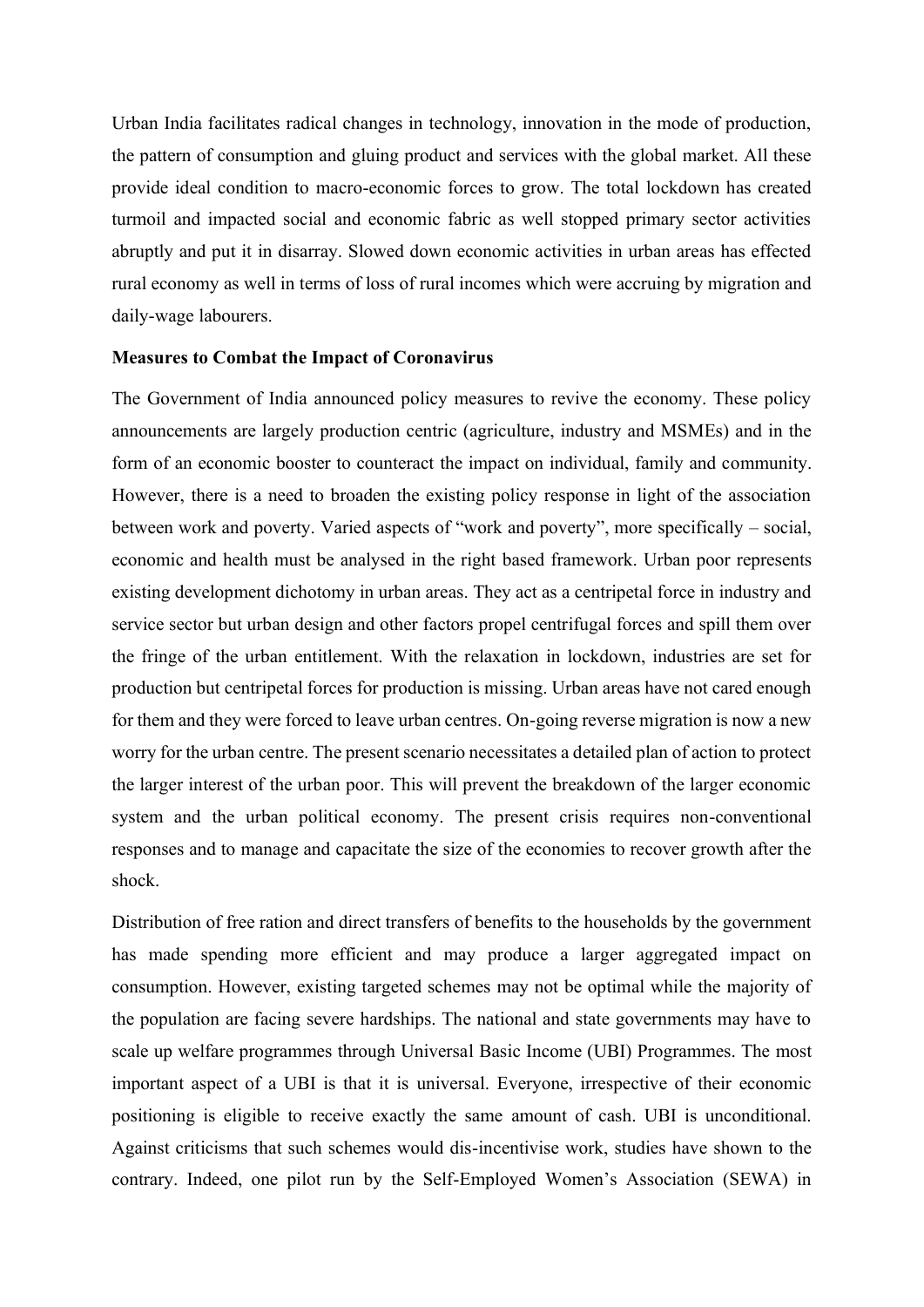Madhya Pradesh revealed that giving money to everyone in the study area led to improvements in health, educational and productivity outcome (Roy, 2020). Following and empowering creates more sustainable and thriving environments for everyone.

Existing heterogeneity in social, economic assets and holdings, income, access to public health, essential basic services and many other associated social aspects leads to vulnerability for individuals and households in an economic and social lockdown of this kind. People engaged in the informal sector, small and micro enterprises, women in precarious employment conditions, excluded groups such as slum dwellers and economically deprived women and children would require positive discrimination. It has also been reported that during the lockdown, strenuous time spent in the family has contributed to the vulnerability of those who are exposed to abuse (women and children especially the girl child). The total lockdown made it more difficult for them to seek help and assistance from formal and informal institutions. Social distancing measures have heightened the incidence of domestic violence that includes physical, emotional and sexual abuse (Morgan, 2020). Non-availability of mid-day meal in Schools and Aaganwadis to children of low-income families and total shut down of schools to maintain social isolation and distancing may increase the dropout rates in the schools.

The Coronavirus teachings for the Indian cities emerged as the need for deeper and more trusted partnerships with communities to respond to such challenges and protect their economic, political, and cultural rhythm. Community and citizen are the main source of energy and have the ability to shape their response. To harness community and citizens' potentials cities will have to adopt more responsive policies, strategic actions, budget allocations and channels of communication. It would need to creating a system to generate comprehensive data of infrastructure, identification of high-risk locations in terms of water, sanitation and overall basic amenities. This exercise may reduce future public health risks and will facilitate informed decision and action in urban planning. A trusted partnership with citizens' and community may help in closing the urban services divide and facilitate in build back better and more equitable urban society which may withstand better in such a crisis.

In the 1990s, a plague outbreak in Surat, led to the setting up of a citywide health monitoring cell in the municipal government. Today it is helping the city in combating COVID-19. Likewise, East Asian cities like Hong Kong and Singapore have been able to respond better to COVID-19 in their part because of public health surveillance systems set up in response to the SARS outbreak from 2002-2003. It has become helpful in checking the COVID 19. Partnership with citizens' and community help to understand better the ground situation and effectively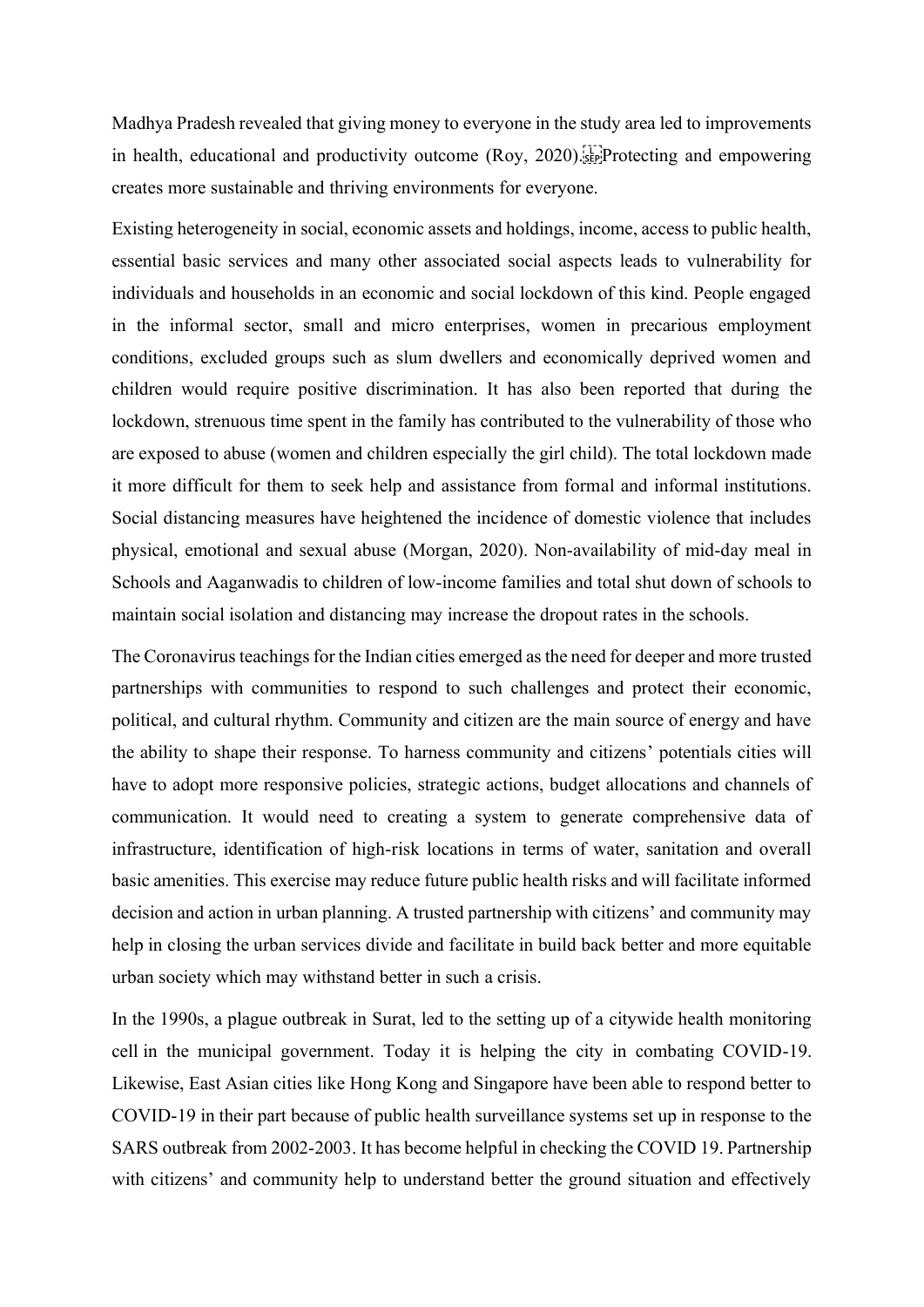communicate key health messages. It also provides community solutions, such as donation distribution networks and public campaigns.

The growing number of Resident Welfare Association (RWAs) in cities reveals a pattern of "intertwine urbanism". RERA clause has given RWAs control over the "affairs of their gated space", which included management of sanitation, water, street light, maintenance of the park and common spaces including resident welfare activities. Amidst COVID 19, most of the RWAs (Resident Welfare Societies) have become more active in terms of sanitation, hygiene and well-being of their residents. Thermal screening, providing sanitizers, provision of washbasin at common areas, circles made of chalk outside their provisions shops at strictlyguarded gates are seen in many RWAs. Some RWAs have quickly acted to check the spread of fake news within their gated communities while others have actively been involved in the dissemination of safety measures to be taken in their respective spaces.

They are also joining hands to provide food and rations for the out-of-work daily-wage labourers in their neighbourhoods, witness the extraordinary instances of community spirit. Many of them are becoming the first line of defence against the coronavirus pandemic and found a greater call to serve humanity. It seems that they can be an extended arm of local and civil government in combating Infection-control and an effective agency in preventing opportunistic, environmentally-related infections in immune-compromised populations.

#### **Refocusing Urban Planning**

Jesse Wente, an outspoken advocate for Indigenous rights recently said on CBC Radio One, Canada "A pandemic doesn't care about social inequalities, but it does follow them," By saying so, he has articulated the need to refocus thinking and action in urban planning. The urban-centric nature of pandemic has urban poor vulnerable victims. The present principle and belief of urban planning revalidated inequitable distribution of basic civic amenities in urban areas. Lack of public utilities and spaces for those who are living on economic and spatial margin is quite apparent. Long term, large-scale investments in social and basic services infrastructure such as water, sanitation, housing and health care is essential. Need not to reiterate that population hinging on spatial margin is the important driver of urban development and enjoy their monopoly as the provider of essential services. They are the dynamo of the city, the powerhouse of the skilled, semi-skilled and unskilled labourer, engaged in multifarious unorganised activities such as loaders and unloaders (Hammals), tricycle pullers, auto and taxi drivers, barbers, washer(wo)men, plumber, electrician, *safai karmi*, garbage pickers, street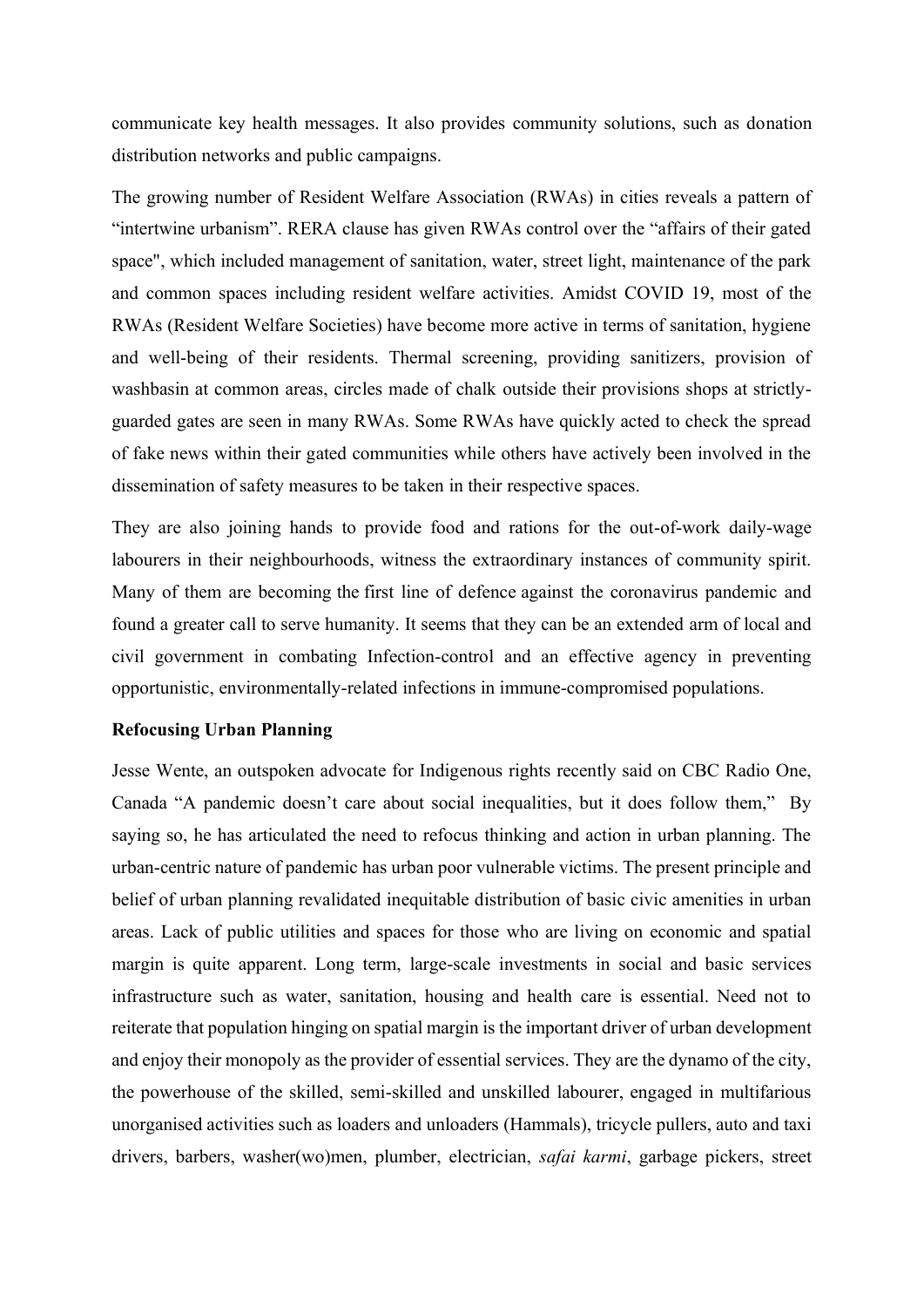vendors, newspaper vendors, domestic help, brick kiln workers and construction workers and so on so forth. They are largely migrated from villages to cities and towns and producers of all kinds of cheap consumer articles. In the words of a humanist–sociologist Jan Breman (1994 and 1997), they are "wage hunters and gatherers" and "footloose labourers." (Kannan, 2020).

## **Shaken Real Estate**

The real estate industry is also facing great uncertainty due to COVID-19. At an individual level, social distancing precautions have reduced house views, a key part of the selling process, and both buyers and sellers are having to reconsider their plans. Increasingly, sellers are looking for reassurance regarding the health of potential buyers coming to view properties (Maria Nicola, 2020). Some brokers are offering house tours via Skype and FaceTime to minimise the risk of infection propagation. Brokers around the United States are also asking potential buyers to preregister for viewings to gauge their level of interest and likelihood of purchase (Kaufman, 2020).

# **Conclusion:**

Benevolent, strong and resilient leadership in healthcare, business and government in the demand of the day. Rebalancing and re-energising the economy and society is a daunting task before them. Medium and longer-term socio-economic development plan including sectoral plans and its implementation in letter and spirit of the plan is the first and foremost task. Creating an ecosystem that encourages entrepreneurship and allows them to flourish. It is prudent that governments and financial institutions constantly re-assess and re-evaluate the state of play and ensure that the 'whatever it takes' promise made in policy announcement is faithfully delivered.